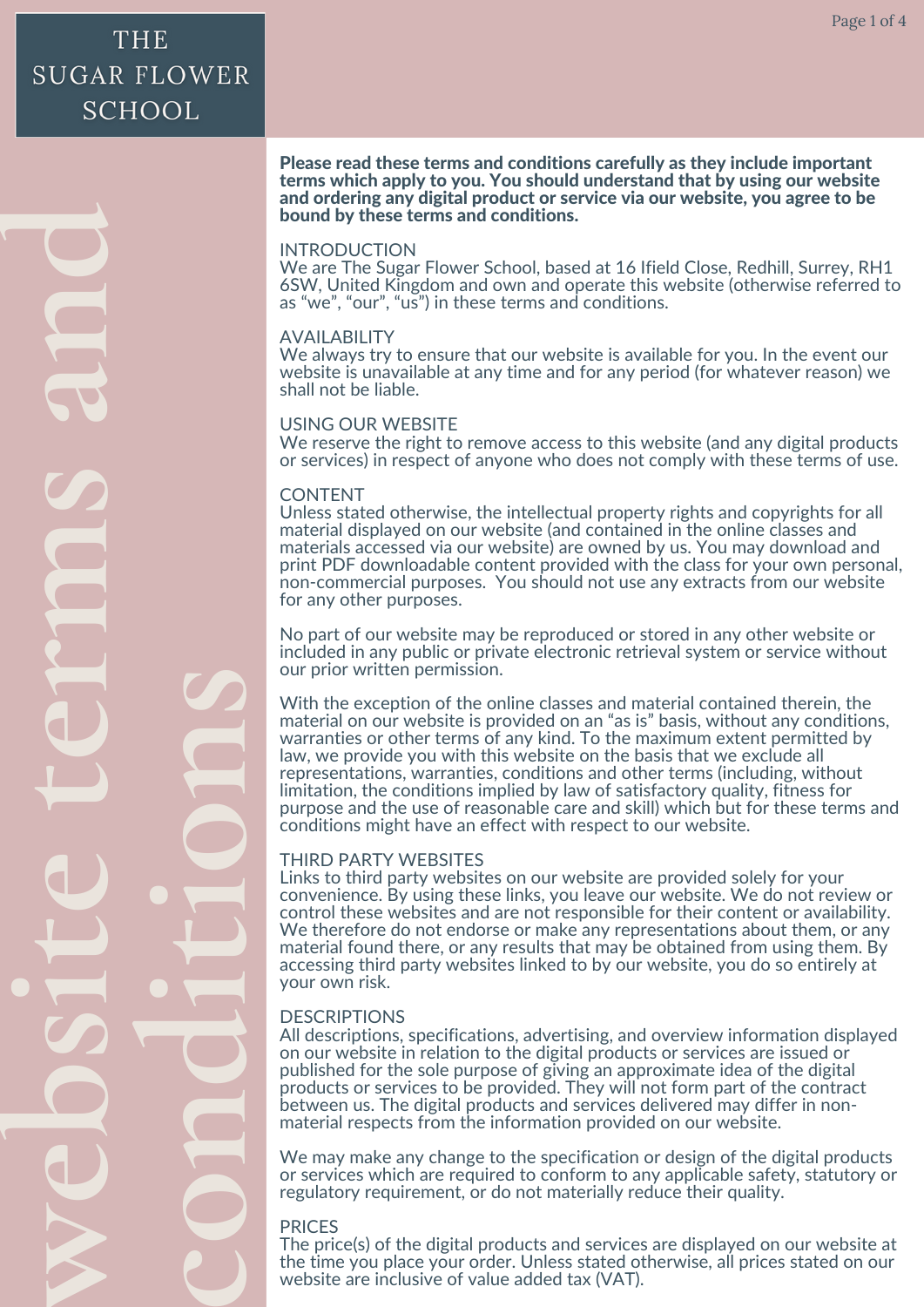$\geqslant$ **eb si tetermsan d cond i ti ons**

We may make any change to the specification or design of the digital products or services which are required to conform to any applicable safety, statutory or regulatory requirement, or do not materially reduce their quality.

## PRICES

The price(s) of the digital products and services are displayed on our website at the time you place your order. Unless stated otherwise, all prices stated on our website are inclusive of value added tax (VAT).

All prices are subject to change without prior notice.

Our website contains many digital products and services and it is always possible that, despite our best efforts, some of the digital products or services listed on our website may be incorrectly priced. We will not be obliged to supply the digital product or service at the incorrect price, even if we have accepted your order.

#### PURCHASE OF PRODUCTS/SERVICES

Any purchase of digital products or services you make via our website will be governed by our Terms and Conditions. In such circumstances where you fail to comply with these terms no refund shall be made in respect of the products and services that are no longer accessible.

#### CANCELLING DIGITAL PRODUCTS/SERVICES

You may cancel an order for digital products or services within 30 days of placing your order and receive a full refund.

#### EVENTS OUTSIDE OUR CONTROL

We will not be liable or responsible for any failure to perform, or delay in performance of, any of our obligations under an order that is caused by an event outside our control.

 terrorist attack, war (whether declared or not) or threat or preparation for war, This means any act or event beyond our reasonable control, including without limitation, server failures, software failures, strikes, lock-outs or other industrial action by third parties, civil commotion, riot, invasion, terrorist attack or threat of fire, explosion, storm, flood, earthquake, subsidence, epidemic or other natural disaster, or failure of public or private telecommunications networks.

## VISITOR MATERIAL AND CONDUCT

 purposes. incorporate and otherwise use such material and all data, images, sounds, text and Other than personally identifiable information, which is covered under our Privacy Policy, any material you transmit or post to this website shall be considered nonconfidential and non-proprietary. We shall have no obligations with respect to such material. We and our designees shall be free to copy, disclose, distribute, other things embodied therein for any and all commercial or non-commercial

 information. We reserve the right to remove any material from the website that material that is threatening, defamatory, obscene, or similar. You must have You are prohibited from posting or transmitting to or from our website any obtained all necessary licences and/or approvals before submitting any we consider inappropriate or unsuitable.

 inappropriate material. We shall fully co-operate with any law enforcement authorities or court order requesting or directing us to disclose the identity or locate anyone posting

 terrorist attack, war (whether declared or not) or threat or preparation for war, This means any act or event beyond our reasonable control, including without limitation, server failures, software failures, strikes, lock-outs or other industrial action by third parties, civil commotion, riot, invasion, terrorist attack or threat of fire, explosion, storm, flood, earthquake, subsidence, epidemic or other natural disaster, or failure of public or private telecommunications networks.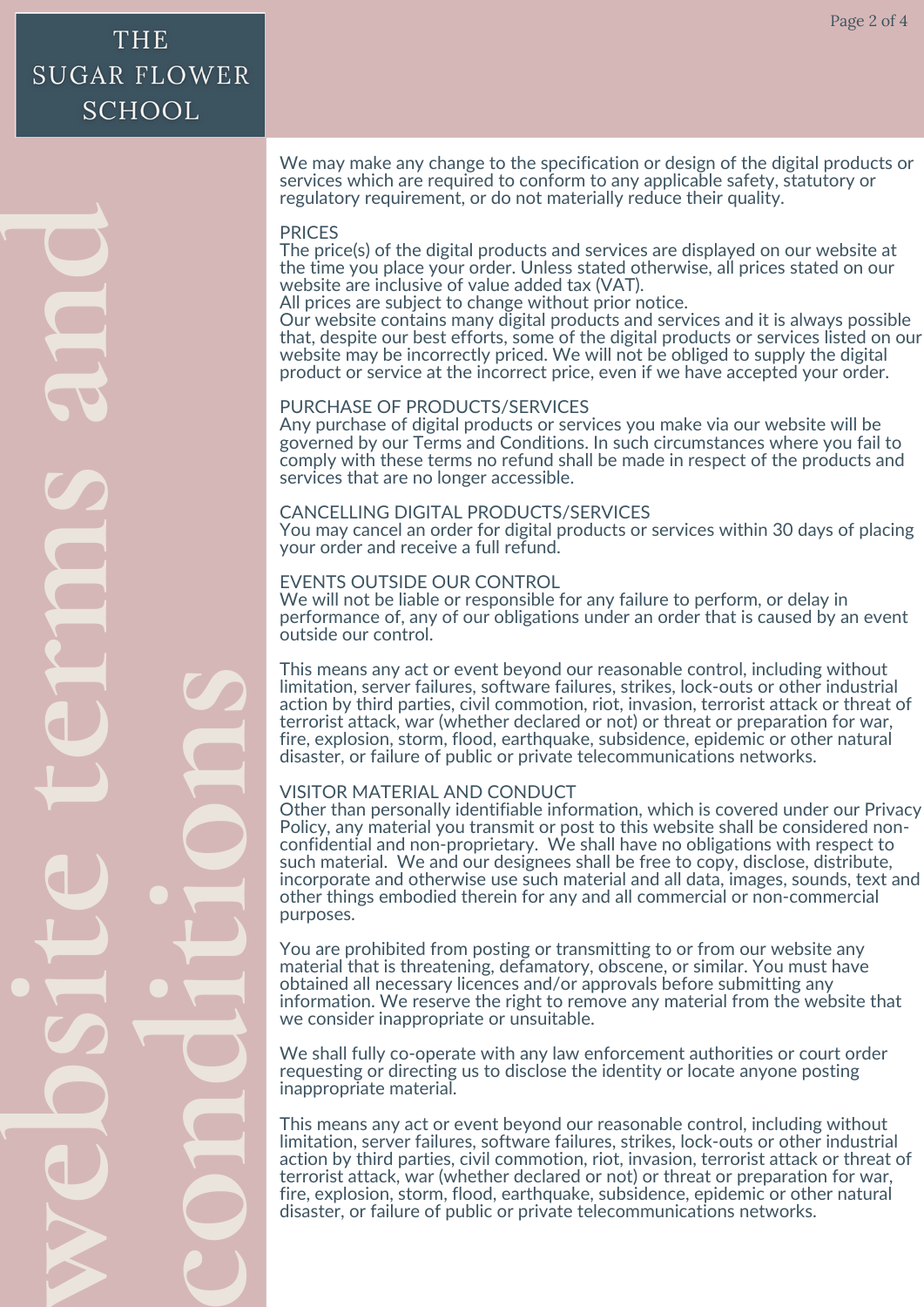**an**

#### VISITOR MATERIAL AND CONDUCT

Other than personally identifiable information, which is covered under our Privacy Policy, any material you transmit or post to this website shall be considered nonconfidential and non-proprietary. We shall have no obligations with respect to such material. We and our designees shall be free to copy, disclose, distribute, incorporate and otherwise use such material and all data, images, sounds, text and other things embodied therein for any and all commercial or non-commercial purposes.

You are prohibited from posting or transmitting to or from our website any material that is threatening, defamatory, obscene, or similar. You must have obtained all necessary licences and/or approvals before submitting any information. We reserve the right to remove any material from the website that we consider inappropriate or unsuitable. We shall fully co-operate with any law enforcement authorities or court order requesting or directing us to disclose the identity or locate anyone posting inappropriate material.

#### REGISTRATION

To purchase digital products and services via our website you will need to register an account with us. Each registration is for a single user only. We do not permit you to share your username/email address and password with any other person. Responsibility for the security of any passwords issued rests with you. Information you provide to us during your registration will be dealt with in line with our Privacy Policy.

#### PRIVACY

Please refer to our Privacy Policy on our website for full details of how your personal information will be handled and processed by us.

## LIABILITY

loss or damage arising out of or in connection with your use of this website.<br>We do not exclude or attempt to limit in any way our liability: Save to the extent permitted by law, we exclude all liability and responsibility (including without limitation in respect of negligence) from any amount or kind of

- for personal injury or death resulting from our negligence
- $\bullet$ for any matter for which it would be illegal for us to exclude or to attempt to exclude our liability; or
- for fraud or fraudulent misrepresentation.

 data, management or office time. (even if foreseeable), any loss of income or revenue, loss of business, loss of profit Subject to the exclusions/limitations set out above, we shall not be liable to you for any indirect or consequential loss or damage of any nature whatsoever arising and whether caused in tort (including negligence), breach of contract or otherwise of contracts, loss of anticipated savings, wasted third party costs, and/or loss of

## PAYMENT

 $\geqslant$ 

**c**

**o**

**n**

**d** 

**i** 

**i** 

**t**

**o**

**n**

**s**

**e**

**s**

**i** 

**t**

**e**

**t**

**e**

**r**

**m**

**s**

**d** 

**b** 

 received by us upon confirmation from Stripe that the transaction has been We must receive payment in full for all the digital products and services you order before your order can be processed. Payment for the digital products and services will be taken through our third-party payment provider Stripe. Payment will be completed. Every time you order a digital product or service from us, the terms in force at that time will apply to the contract between you and us.

## PROMOTIONAL CODES AND DISCOUNTS

 thesugarflowerschool.com. Any refunds will take into account the discount When you use an offer, you accept our Terms and Conditions relating to that offer (you are deemed to have accepted them and agree to be bound by them). Unless otherwise specified, promotional codes or discount offers cannot be used in conjunction with any other offer and are only valid at applied as part of the offer.

invalid for the order being placed or is the subject of fraudulent activity. We reserve the right to decline orders where a promotion code or discount is We reserve the right to withdraw a promotion or discount at any time on reasonable notice and to amend these Terms and Conditions at any time. Any revised version will be effective immediately.